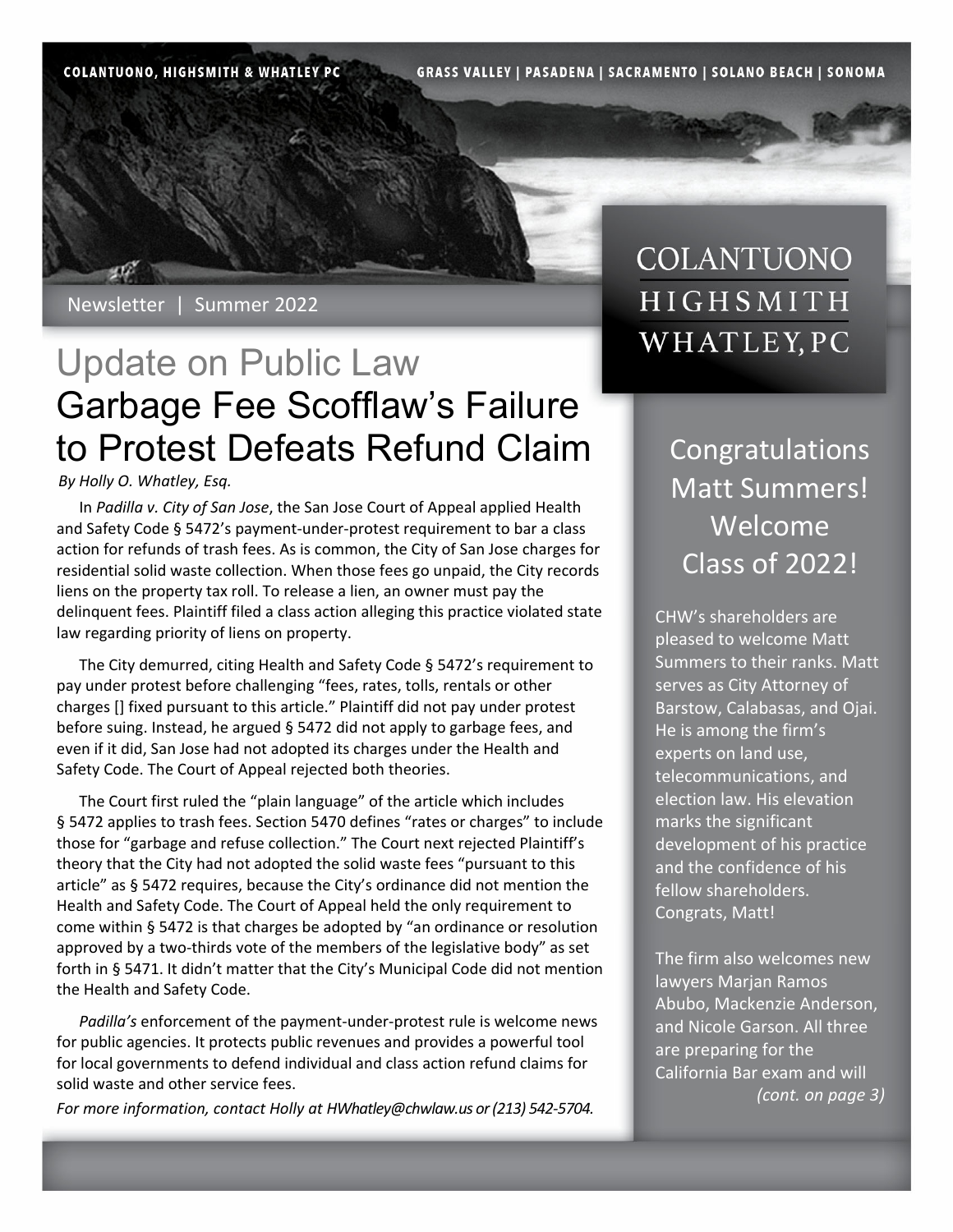## SB 9's Effect Not Clear as a Hundred Cities Adopt Ordinances

#### *By Matthew T. Summers, Esq.*

Cities and counties around the state have taken varied responses to Senate Bill 9 — last year's statute requiring cities and counties to approve up to two units per parcel and lot splits creating two parcels from a one single-family parcel. Many agencies have taken no formal action, but have also seen very few applications under the law. Labelled a developer's panacea by both proponents and detractors, the law's practical effect remains unclear.

SB 9 protects two kinds of housing projects. First, cities must ministerially approve a "housing development" of up to two units on a parcel in a single-family zone. Second, cities must also ministerially approve "urban lot splits," dividing a single-family parcel in two. Together, these rules allow up to four units by right on a single-family parcel. Projects must meet statewide minimum standards, e.g., four-foot side and rear setbacks and one parking space per unit, and cannot displace tenants or deed-restricted affordable housing. Landmarks, historic districts, and properties in mandatory homeowners' associations are exempt. Cities may adopt "objective" zoning, subdivision, and design standards that do not "physically preclude" at least 800-square-foot units. Cities and counties may deny an SB 9 application with written findings the project would have a specific, unmitigable, adverse impact on public health and safety or the physical environment.

Nearly a hundred cities have adopted SB 9 ordinances, often protesting the loss of local control. Many of these precisely define which zones qualify for the law; enforce zoning standards SB 9 does not preempt, e.g., front setbacks, height limits; and set

lot configuration and size standards for lot splits. Most also impose anti-displacement standards and strengthen the requirement that lot split applicants to live on one lot for three years. Some have taken bold approaches. A Bay Area city initially declared the whole city exempt as mountain lion habitat, but withdrew the proposal when the Attorney General threatened suit. A Southern California city applied the historic district exemption to its historic and landmark districts, also drew a quick challenge from the Attorney General, but negotiated a resolution preserving the exemption by applying the rules for historic districts to landmark districts. Still others have applied inclusionary housing rules requiring some SB 9 units to be deed-restricted affordable or adopted creative lot configuration standards.

Los Angeles County charter cities Carson, Redondo Beach, Torrance, and Whittier sued for a ruling the law violates their home rule powers. The case is pending before Superior Court Judge Mary H. Stroebel, with no trial date yet set. A decision is expected within 18 months and will surely be appealed.

Cities and counties considering SB 9 ordinances should remember options to maintain some local control. Foremost, ordinances set the maximum size of SB 9 protected units at 800 square feet. Others adopt fire protection requirements, e.g., fire apparatus access standards, sprinkler requirements, and minimum fire setbacks between structures. Lawsuits are likely over the next few years to determine the contours of defensible SB 9 ordinances.

*For more information, please contact Matt at MSummers@chwlaw.us or (213) 542-5719*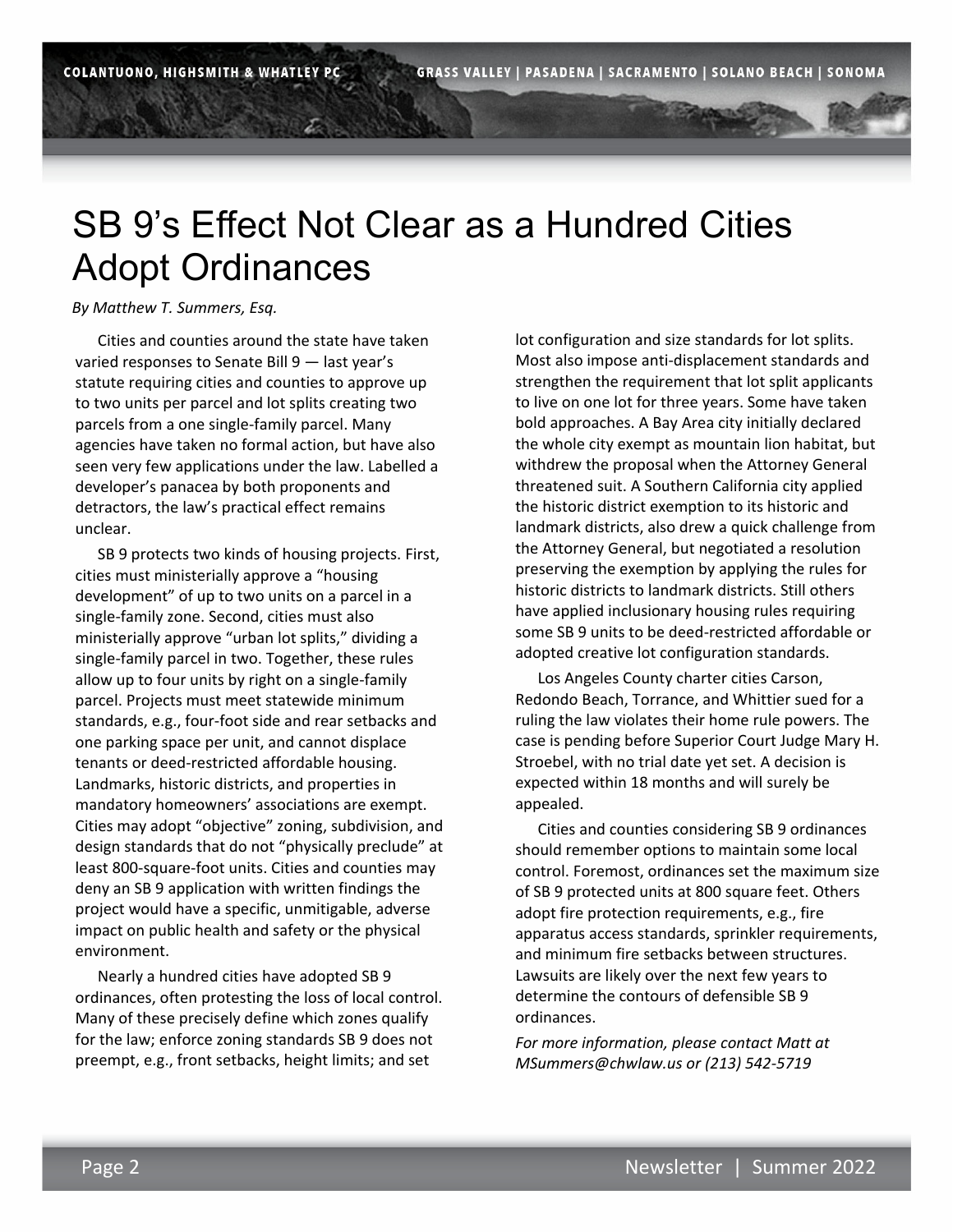## Preference for Farm Water Rates Loses in Court of Appeal

*By Michael G. Colantuono, Esq.* 

The Ventura panel of the Court of Appeal has issued the latest decision in a decade-long battle over rates for replenishment of groundwater serving the Cities of Ventura and Santa Paula and nearby farmers. The City first sued in 2011, arguing a statute requiring a 3:1 ratio of fees municipal and industrial water users (M&I) paid to those farmers (ag) paid violated Prop. 218. It won at trial, lost in the Court of Appeal, and won review in the California Supreme Court.

The Supreme Court decided the case was not subject to Prop. 218, but to Prop. 26 and remanded to the Court of Appeal to decide if the water district's administrative records could sustain its rates under that measure. Rather than do so, the Court of Appeal remanded to the trial court, directing that it allow the District another hearing before its own board to try to justify the rates, years after the fact. After making that record, the parties returned to the trial court, which ruled for the City again, concluding the statute requiring the 3:1 rate ratio violated Prop. 26 and that the district could not justify the ratio based on such differences between M&I and ag water use as the rate by which water returns to groundwater (about half of farm irrigation percolates back into groundwater; Ventura drains its wastewater treatment plant to the ocean).

The water district appealed again and this time the Court of Appeal ruled for the City. It rejected the district's argument the pre-Prop. 218 standard of review (deferential to ratemakers) applied, applying the independent judgment standard of the *Silicon Valley Taxpayers Association* case under Prop. 218. Applying deferential substantial evidence review to the trial court's fact-finding, the Court of Appeal concluded the District could not justify the 3:1 ratio. Although agriculture returns more water to the

aquifer, this is "swamped" by the much larger volume of water pumped for farming than for cities (77% of pumping in these basins is for ag). Nor does article X of our Constitution's conservation mandate limit Prop. 26's rule that rates be proportional to each payor class's benefits from and burdens on a service. The Court of Appeal agreed the statute requiring the 3:1 ratio was unconstitutional.

A petition for review in the California Supreme Court is possible, but it seems this long-running case is nearing its end. The takeaway is: rates must be justified by cost of service and efforts to protect ag interests and others from high water costs require a justification based on benefits from or burdens on the service (like returns to groundwater) not a mere statutory preference like the 3:1 ratio here.

Litigation as to utility rates abounds, so ratemakers should proceed with caution. More case developments will be coming.

*For more information, contact Michael at MColantuono@chwlaw.us or (530) 432-7359.* 

# Congratulations and Welcome (cont.)

join us as law clerks in the Fall while they await results of the big exam. Marjan joins us from UC Davis Law School and will be in our Pasadena office. Mackenzie just graduated from UC Berkeley Law School and will be in our Sacramento office. Nicole comes to us with litigation paralegal experience and a University of Michigan law degree and will be in our Sonoma office.

Welcome Marjan, Mackenzie and Nicole!